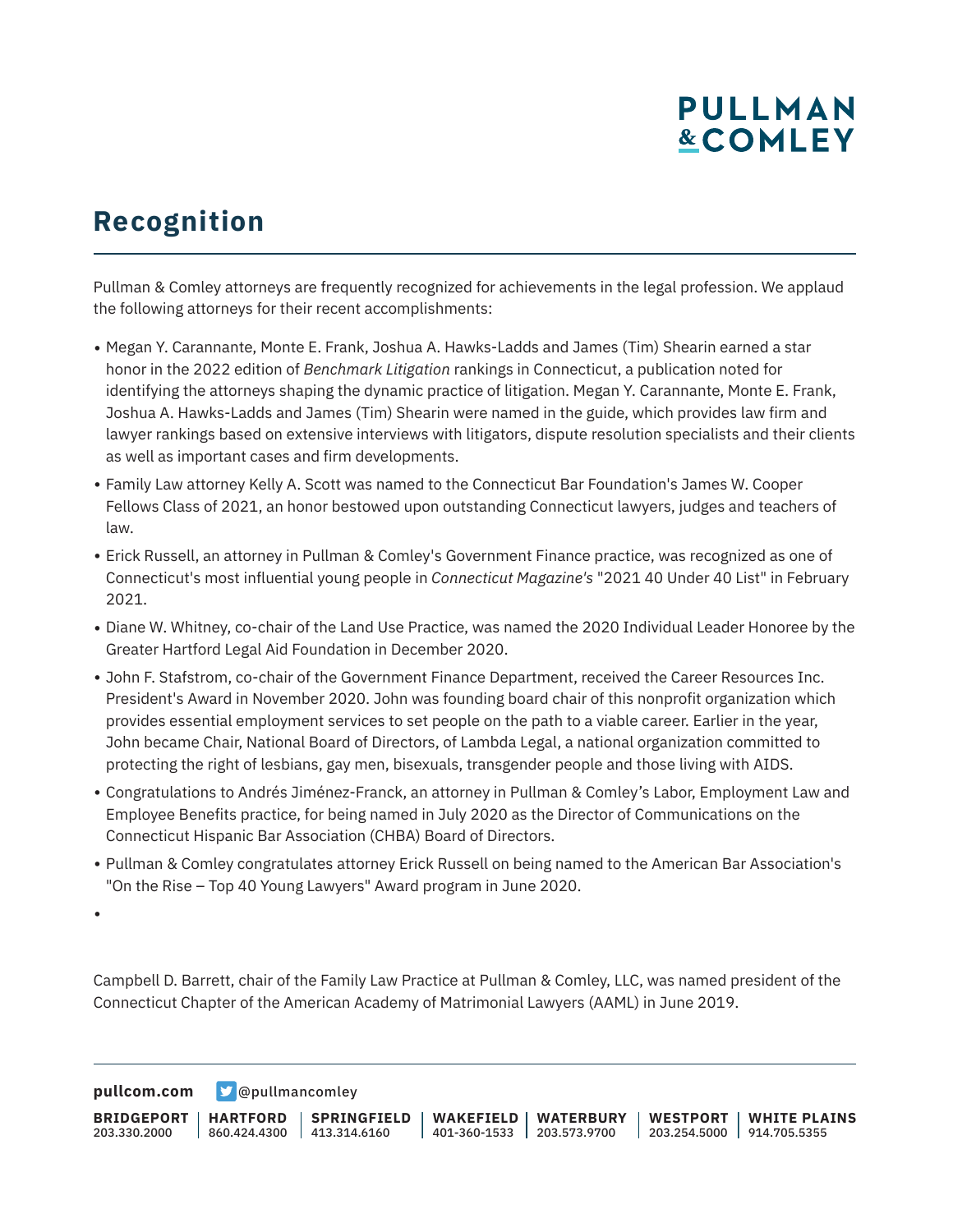# **PULLMAN &COMLEY**

#### Recognition

Erick A. Russell, an associate with the firm's Government Finance practice, was awarded the George W. Crawford Black Bar Association's inaugural Rising Leader award at the organization's annual awards dinner on May 8, 2019. Judge Anne C. Dranginis (Ret.) was honored on May 6 at the Connecticut Bar Foundation's 2019 Reception and Annual Meeting of the James W. Cooper Fellows with the organization's Distinguished Service Award. Click here for additional information.

- Judge Anne C. Dranginis (Ret.), a member of Pullman & Comley's Alternative Dispute Resolution practice, was the recipient of the Connecticut Bar Association's John Eldred Shields Distinguished Professional Service Award at CBA's "Celebrate with the Stars" dinner on April 11, 2019.
- Judge Lynda B. Munro (Ret.), a member of the firm's Family Law practice was the recipient of the 2019 Ladder Award Winner, presented by the Connecticut Bar Association Young Lawyer Women in the Law Committee. To read the full press release, click here.

In addition to our individual attorneys, several of our practice areas were recently recognized for their achievements:

- **Chambers USA 2022,** the leading guide to the legal profession serving businesses, recognized 10 individual attorneys and the practice areas of Corporate/M&A, Environment, Health Care, Labor and Employment, General Commercial Litigation and Real Estate in Connecticut and the national category for Mediators. For more information, click here.
- U.S. *News & World Report* and *Best Lawyers* have included Pullman & Comley on the 2021 "Best Law Firms" list. Fifteen total Pullman & Comley practice areas received Tier 1 ranking in the Hartford and/or Stamford regions. The rankings are based on surveys of law firms as well as client and professional references detailing a high level of expertise, responsiveness, understanding of a business and its needs, costeffectiveness, and more. Read the full press release here.
- The Best Lawyers in America **2022.** Pullman & Comley LLC is pleased that 36 attorneys have been included in the 2022 Edition of *The Best Lawyers in America*©, constituting more than 40 percent of the firm's members and nearly a third of its attorneys. In addition, six of the firm's attorneys were recognized by Best Lawyers as the 2022 "Lawyer of the Year" in their practice area and location and six attorneys were recognized as "Ones to Watch." For more information, click here.
- Benchmark Litigation, the definitive guide to the world's leading litigation firms and lawyers, selected four Pullman & Comley attorneys to appear in their 2021 guide, including Benchmark Litigation Stars James T. Shearin and Monte E. Frank and Benchmark Labor & Employment Stars Megan Carannante and Joshua Hawks-Ladds.
- **Super Lawyers 2020.** A total of 32 attorneys from Pullman & Comley, LLC, were honored by 2020 Super Lawyers with 21 named to the *Connecticut Super Lawyers* list for 2020 and 11 recognized as 2020 *Super Lawyers* "Connecticut Rising Stars." In addition to being named as Super Lawyers, Pullman & Comley Chairman James (Tim) Shearin was included on the "Top 10: 2020 Connecticut Super Lawyers" list and